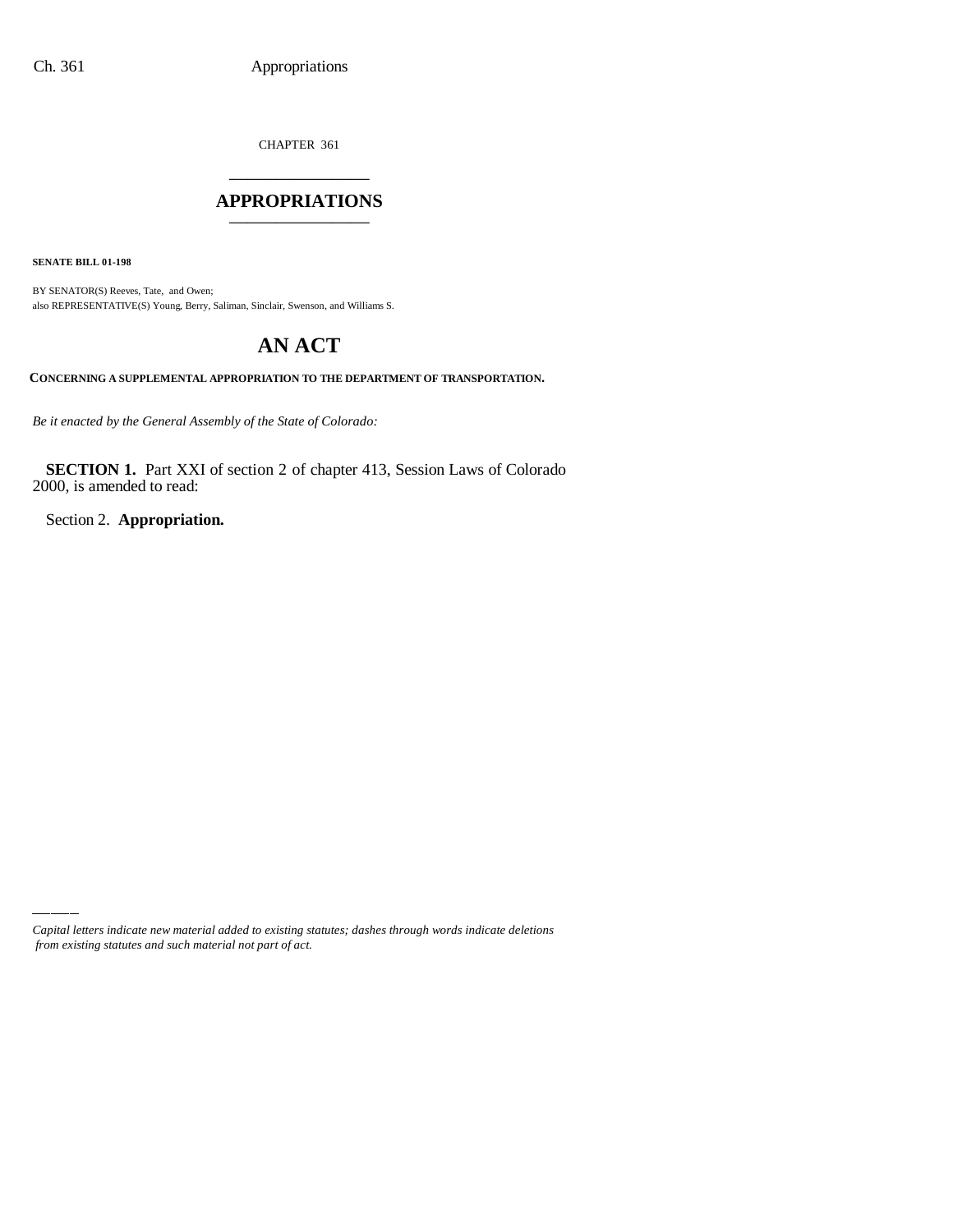## Ch. 361 Appropriations

÷

|                                 |                 |              | APPROPRIATION FROM           |                |                      |               |                |  |
|---------------------------------|-----------------|--------------|------------------------------|----------------|----------------------|---------------|----------------|--|
|                                 |                 |              |                              | <b>GENERAL</b> |                      | <b>CASH</b>   |                |  |
|                                 | ITEM &          |              | <b>GENERAL</b>               | <b>FUND</b>    | <b>CASH</b>          | <b>FUNDS</b>  | <b>FEDERAL</b> |  |
|                                 | <b>SUBTOTAL</b> | <b>TOTAL</b> | <b>FUND</b>                  | <b>EXEMPT</b>  | <b>FUNDS</b>         | <b>EXEMPT</b> | <b>FUNDS</b>   |  |
|                                 | \$              | \$           | \$                           | \$             | \$                   | \$            | \$             |  |
|                                 |                 |              | <b>PART XXI</b>              |                |                      |               |                |  |
|                                 |                 |              | DEPARTMENT OF TRANSPORTATION |                |                      |               |                |  |
| (1) EXECUTIVE DIRECTOR'S OFFICE |                 |              |                              |                |                      |               |                |  |
| Health, Life, and Dental        | 9,741           |              |                              |                | $7,727$ <sup>a</sup> |               | 2,014          |  |
| Short-term Disability           | 123             |              |                              |                | 93 <sup>a</sup>      |               | 30             |  |
| <b>Salary Survey</b>            | 10,328          |              |                              |                | $8,203^{\circ}$      |               | 2,125          |  |
| Anniversary Increases           | 9,599           |              |                              |                | 5,829 <sup>a</sup>   |               | 3,770          |  |
| Workers' Compensation           | 915             |              |                              |                | 915 <sup>a</sup>     |               |                |  |
| Legal Services for 70           |                 |              |                              |                |                      |               |                |  |
| hours                           | 3,907           |              |                              |                | $3,907$ <sup>a</sup> |               |                |  |
| Vehicle Lease Payments          | 5,467           |              |                              |                | $5,467$ <sup>a</sup> |               |                |  |
| <b>Leased Space</b>             | 23,000          |              |                              |                | $23,000^a$           |               |                |  |
|                                 |                 | 63,080       |                              |                |                      |               |                |  |
|                                 |                 |              |                              |                |                      |               |                |  |

a These amounts shall be from the Aviation Fund.

## **(2) OFFICE OF TRANSPORTATION SAFETY9**

| Persistent Drunk Driver |  |
|-------------------------|--|
|-------------------------|--|

| Program | 50,000 | 50,000 <sup>a</sup> |
|---------|--------|---------------------|
|         |        |                     |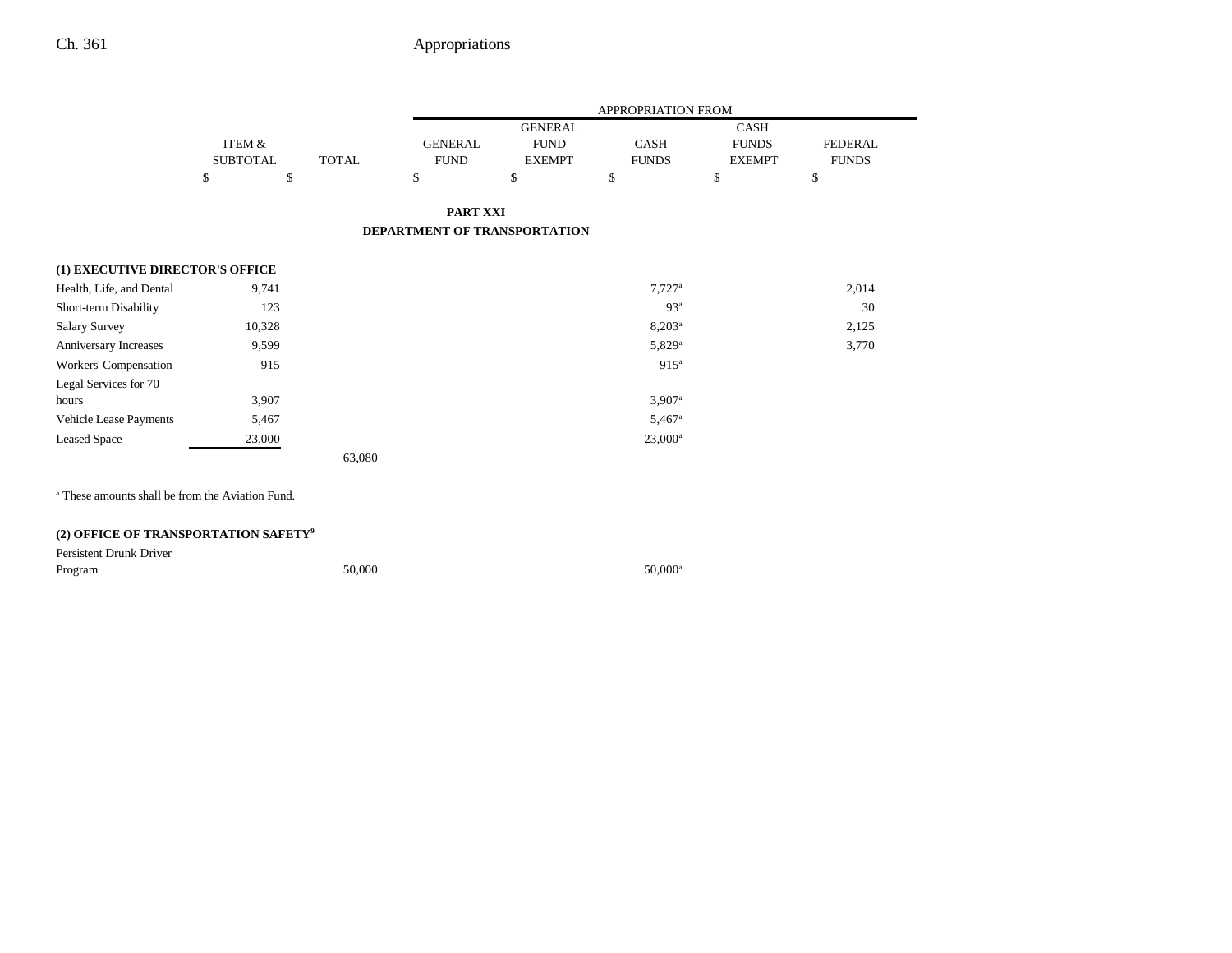a This amount shall be from the Persistent Drunk Driver Fund.

|  | (3) DIVISION OF AERONAUTICS |
|--|-----------------------------|
|  |                             |

| <b>Personal Services</b>        | 399,706   |            | 288,283 <sup>a</sup>   | 111,423        |
|---------------------------------|-----------|------------|------------------------|----------------|
|                                 |           |            | $(5.0$ FTE)            | $(2.0$ FTE $)$ |
| <b>Operating Expenses</b>       | 69,303    |            | $69,303^{\rm a}$       |                |
| <b>Indirect Cost Assessment</b> | 21,610    |            | $21,610^a$             |                |
| Federal Grants and              |           |            |                        |                |
| Refunds                         | 84,293    |            |                        | 84,293         |
| Formula Refunds                 | 7,991,661 |            | 7,991,661 <sup>a</sup> |                |
| Discretionary Grants            | 2,473,356 |            | 2,473,356 <sup>a</sup> |                |
|                                 |           | 11,039,929 |                        |                |

a These amounts shall be from the Aviation Fund.

| (4) ADMINISTRATION <sup>231</sup> | 20,158,765 | 20,158,765 <sup>a</sup> |
|-----------------------------------|------------|-------------------------|
|                                   |            | $(219.7 \text{ FTE})^b$ |

<sup>a</sup> Of this amount, \$18,633,203 shall be from the State Highway Fund, and \$1,525,562(T) shall be funded internally by various cash funds exempt sources in the Department. This amount includes \$367,230 for 6,580 hours of legal services.

<sup>b</sup> Of this number, 201.7 FTE are administrative FTE funded by the State Highway Fund, and 18.0 FTE are funded internally by various cash funds exempt sources in the Department.

| (5) CONSTRUCTION, MAINTENANCE, |                 |                         |                          |             |
|--------------------------------|-----------------|-------------------------|--------------------------|-------------|
| AND OPERATIONS <sup>2</sup>    | 908,516,023     | 38,406,791 <sup>a</sup> | <del>578.269.649</del>   | 291.839.583 |
|                                | 914.216.023     |                         | 583.969.649 <sup>b</sup> |             |
|                                | $(3,069.5$ FTE) |                         |                          |             |

Ch.361 Appropriations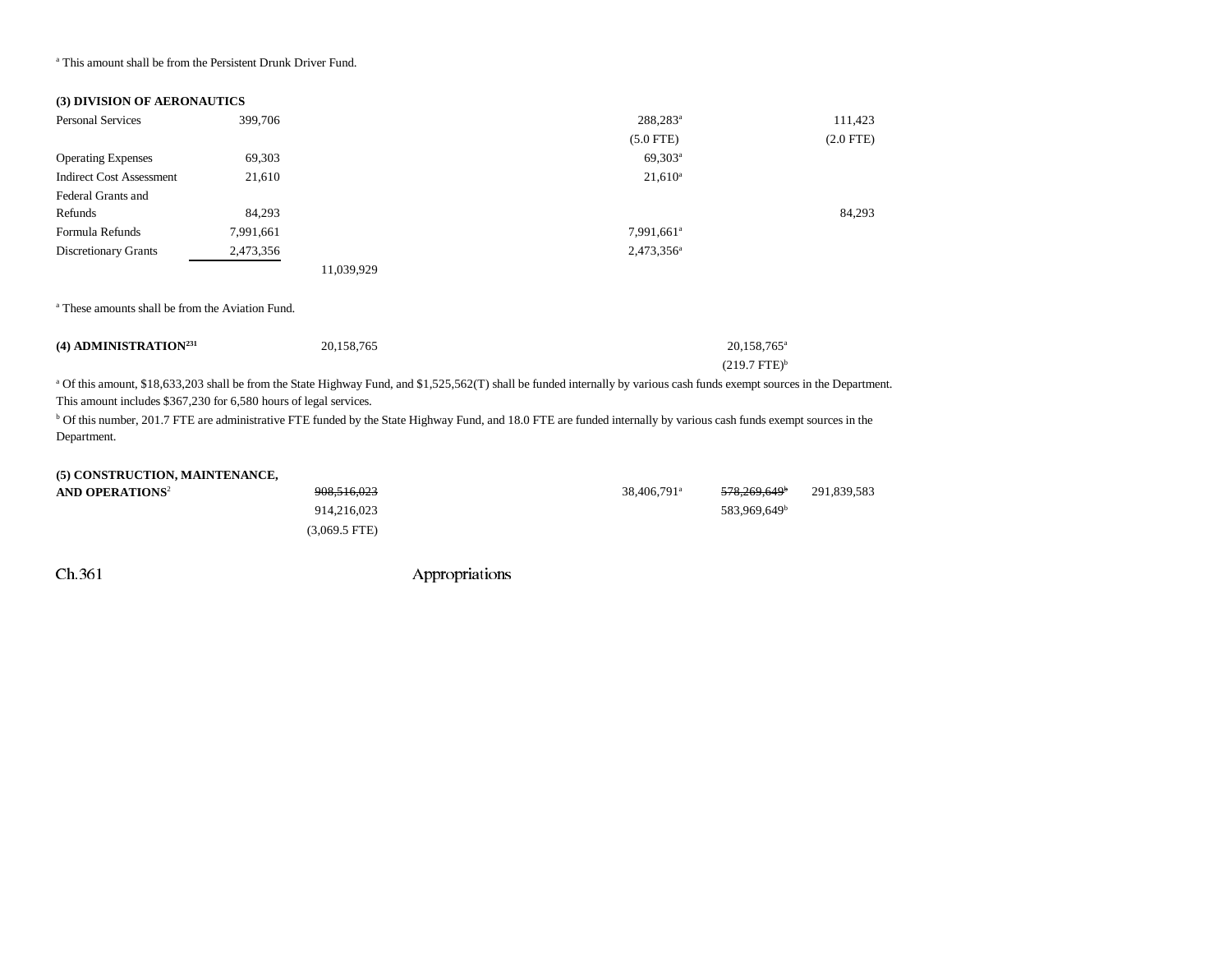|                 |       | APPROPRIATION FROM |                |              |               |              |  |  |
|-----------------|-------|--------------------|----------------|--------------|---------------|--------------|--|--|
|                 |       |                    | <b>GENERAL</b> |              | CASH          |              |  |  |
| ITEM &          |       | GENERAL            | <b>FUND</b>    | CASH         | <b>FUNDS</b>  | FEDERAL      |  |  |
| <b>SUBTOTAL</b> | TOTAL | <b>FUND</b>        | <b>EXEMPT</b>  | <b>FUNDS</b> | <b>EXEMPT</b> | <b>FUNDS</b> |  |  |
| \$              |       |                    |                |              |               |              |  |  |

a Of this amount, \$22,530,000 shall be from miscellaneous department revenues including permit fees and interest earnings, \$13,785,791 (L) shall be from funds provided by local governments for highway maintenance and construction projects, \$1,564,000 shall be from the Law Enforcement Assistance Fund and \$527,000 shall be from the Motorcycle Operator Safety Training Fund.

<sup>b</sup> These funds are subject to appropriation by the State Transportation Commission pursuant to Sections 43-1-106(8)(h) and 43-1-113(14)(a), C.R.S. They are included here for informational purposes. The source of funds for this appropriation shall be \$193,800,000 \$199,500,000 State Highway Funds provided by the General Assembly pursuant to Section 39-26-123(2)(a)(I)(A) and various cash funds exempt sources. This amount includes \$51,402 for leased space at 700 Kipling. The total also includes \$547,887 for 9,817 hours of legal services.

#### **(6) TRANSPORTATION REVENUE ANTICIPATION NOTES**

439,000,000 439,000,000 439,000,000 439,000,000 439,000,000 439,000,000 439,000,000 439,000,000 439,000 439,000

<sup>a</sup> This amount represents an estimate of the amount of Transportation Revenue Anticipation Notes (TRANS) to be issued, plus interest earned, pursuant to Section 43-4-705, C.R.S., and applied to the Strategic Transportation Project Investment Program during FY 2000-01. These TRANS shall be repaid from the Department's future federal and state match revenues over the next fifteen to twenty years. The amount is subject to appropriation by the State Transportation Commission pursuant to Section 43-4-706, C.R.S., and is included here for informational purposes only.

**(7) GAMING IMPACTS**<sup>232</sup> 5,089,000 5,089,000 5,089,000 5,089,000 5,089,000 5,089,000 5,089,000 5,089,000 5,089,000 5,089,000 5,089,000 5,089,000 5,089,000 5,089,000 5,089,000 5,089,000 5,089,000 5,089,000 5,089,000 5,089,000 5,089,0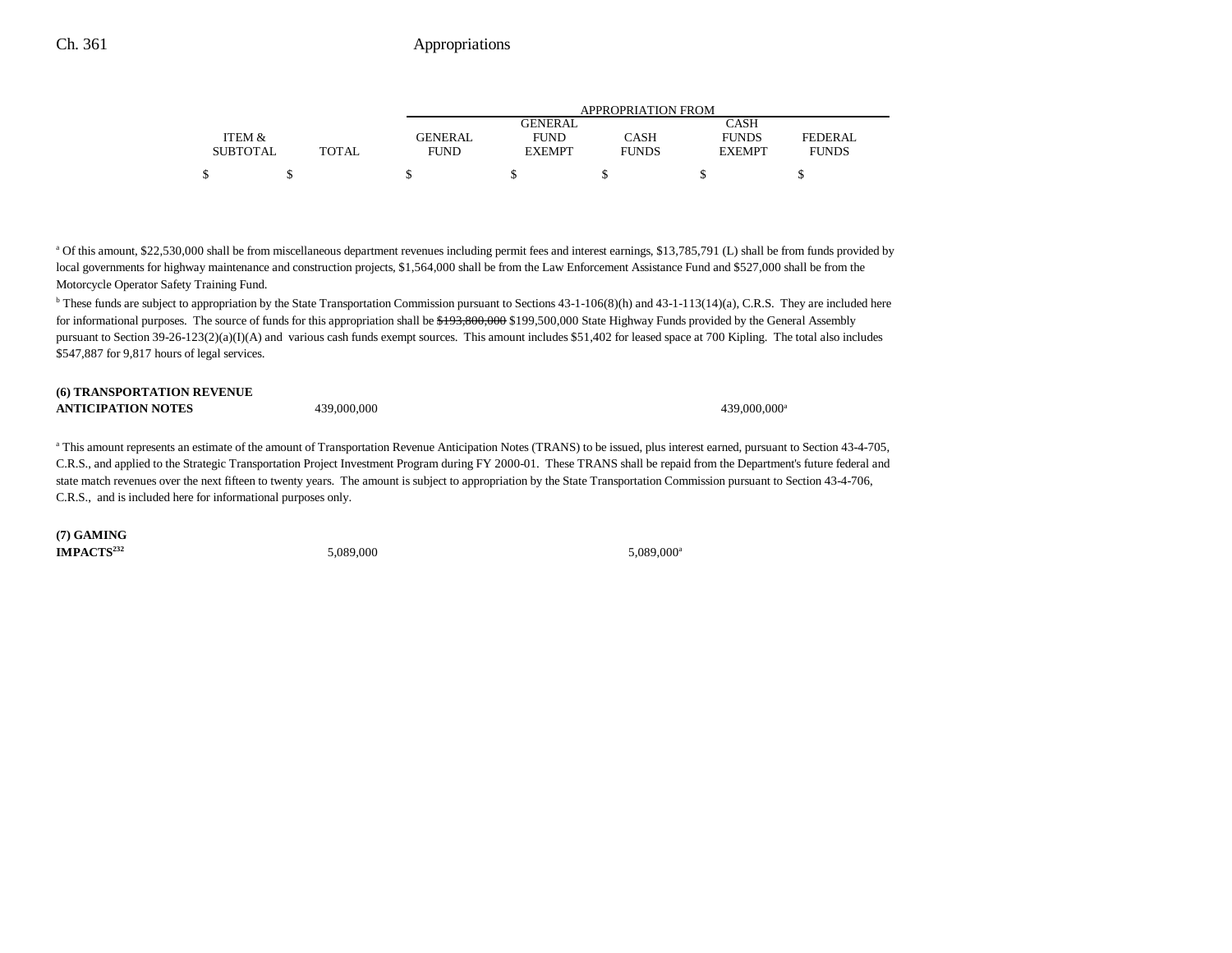<sup>a</sup> This amount shall be from the Limited Gaming Fund pursuant to Section  $12-47.1-701$  (1)(c)(I), C.R.S.

#### **(8) COUNTY AND MUNICIPAL BRIDGE FUNDS<sup>233</sup> 1,335,996** 1,335,996 1,335,996 1,335,996 1,335,996 1,335,996 1,335,996 1,335,996 1,335,996 1,335,996 1,335,996 1,335,996 1,335,996 1,335,996 1,335,996 1,335,996 1,335,996 1,335,996 1,335,996 1,335,996 1,

a This amount shall be from interest earnings on the special account for highway bridges created pursuant to Section 43-4-205(7)(a), C.R.S.

## **TOTALS PART XXI**

**6**

#### **(TRANSPORTATION)5,**

| \$1,383,916,797 |  | <del>\$54.445.145</del> ° | \$1,037,428,414 <sup>a</sup> \$292,043,238 |  |
|-----------------|--|---------------------------|--------------------------------------------|--|
| \$1,390,952,793 |  | \$55,781,141 <sup>a</sup> | \$1.043.128.414 <sup>a</sup>               |  |

a Of these amounts, \$1,525,562 contains a (T) notation, and \$13,785,791 contains an (L) notation.

**FOOTNOTES** -- The following statements are referenced to the numbered footnotes throughout section 2.

2 Department of Agriculture, Agricultural Services Division; Department of Higher Education, State Board of Agriculture; Department of Natural Resources, State Board of Land Commissioners, State Trust Land Evaluations; Parks and Outdoor Recreation; and Division of Wildlife; and Department of Transportation, Construction, Maintenance, and Operations -- Pursuant to Executive Order D00699 issued July 19, 1999, and requirements of Sections 35-5.5-104, 35-5.5-110, and 35-5.5-112, C.R.S., the Departments of Agriculture, Higher Education, Natural Resources, and Transportation are requested to coordinate noxious weed control measures. Each department's designated noxious weed coordinator is requested to collaborate with the state weed coordinator at the Department of Agriculture to prepare a report, to be submitted to the Joint Budget Committee on or before November 1, 2000. The report should identify weed management needs of each applicable program within each respective department; include each department's integrated weed management plan; identify all appropriated funding, staff resources, and programs or procedures undertaken to address noxious weed control for FY 2000-01; identify all applicable federal, state, and local partners in managing noxious weeds; and identify programs or procedures previously accomplished. In order to ensure resources are being prioritized and implemented effectively, and to avoid duplication of effort, departments are also requested to consult with the state weed coordinator on any funding changes requested for FY 2001-02, prior to submission to the Governor's Office of State Planning and Budgeting.

Ch.361 Appropriations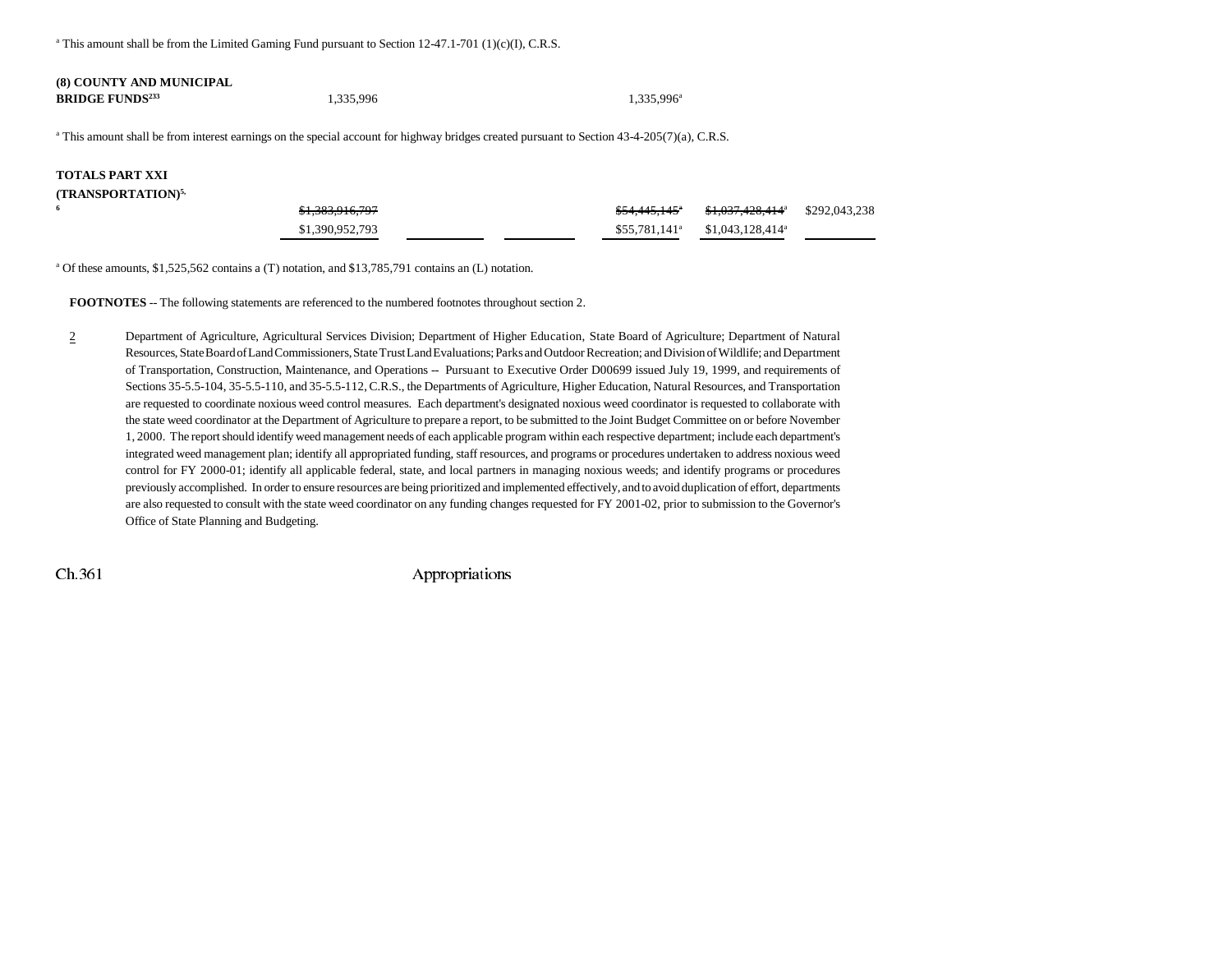## Ch. 361 Appropriations

|                 |              | APPROPRIATION FROM |               |              |               |              |  |  |
|-----------------|--------------|--------------------|---------------|--------------|---------------|--------------|--|--|
|                 |              |                    | GENERAL.      |              | CASH          |              |  |  |
| ITEM &          |              | <b>GENERAL</b>     | <b>FUND</b>   | CASH         | <b>FUNDS</b>  | FEDERAL      |  |  |
| <b>SUBTOTAL</b> | <b>TOTAL</b> | <b>FUND</b>        | <b>EXEMPT</b> | <b>FUNDS</b> | <b>EXEMPT</b> | <b>FUNDS</b> |  |  |
| ¢               |              |                    |               |              |               |              |  |  |

#### 5 (Governor lined through this provision. See L. 2000, p. 2752.)

- 6 All Departments, Totals -- The General Assembly requests that copies of all reports requested in other footnotes contained in this act be delivered to the Joint Budget Committee and the majority and minority leadership in each house of the General Assembly. Each principal department of the state shall produce its rules in an electronic format that is suitable for public access through electronic means. Such rules in such format shall be submitted to the Office of Legislative Legal Services for publishing on the Internet. It is the intent of the General Assembly that this be done within existing resources.
- 9 Department of Corrections, Management, Executive Director's Office Subprogram; Department of Human Services, Division of Youth Corrections, and Health and Rehabilitation Services, Alcohol and Drug Abuse Division; Judicial Department, Probation and Related Services; Department of Public Safety, Division of Criminal Justice; Department of Revenue, Motor Vehicle Division; and Department of Transportation, Office of Transportation Safety -- It is the intent of the General Assembly that state agencies involved in multi-agency programs requiring separate appropriations to each agency designate one lead agency to be responsible for submitting a comprehensive annual budget request for such programs to the Joint Budget Committee. Each agency must still submit its portion of such request with its own budget document. This applies to requests for appropriation from the Drug Offender Surcharge Fund, the Sex Offender Surcharge Fund, the Persistent Drunk Driver Cash Fund, and the Alcohol and Drug Driving Safety Fund, among other programs.
- 231 Department of Transportation, Administration -- The Department is requested to complete state budget forms for Administration personal services that provide information for each office or section within the Administration line item. This information should be sufficiently detailed to allow calculation for Option 8 purposes. PERA and Medicare should also be provided by the individual section or office. Additionally, the Department should include subtotals for salary and FTE for each of the offices within the Administration line item information currently supplied.